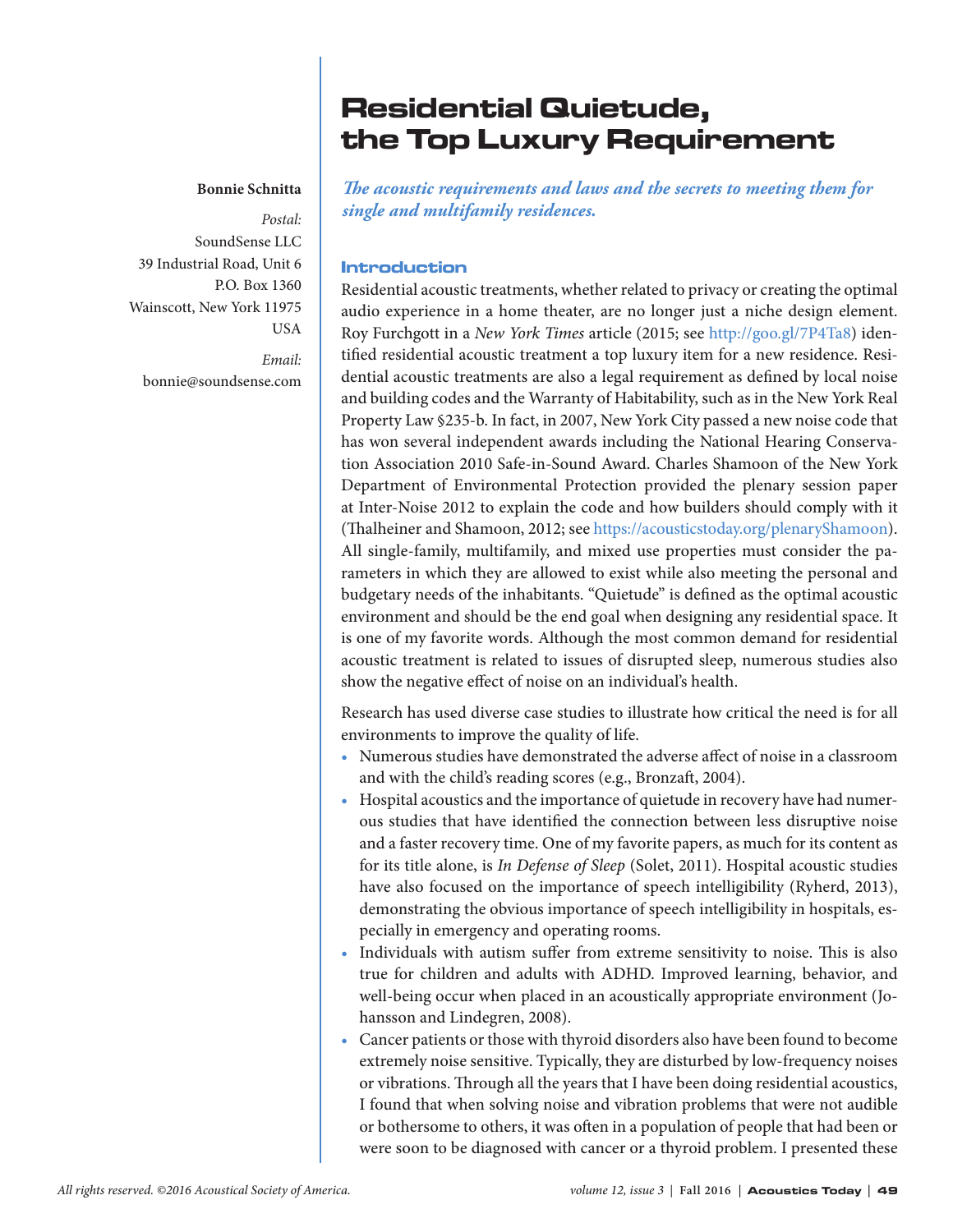findings at the 169th Meeting of the Acoustical Society of America in Pittsburgh, PA (Schnitta, 2015). It was rewarding afterward when people who either they or their spouse had a thyroid problem approached me to express gratitude for the brief explanation of the phenomenon.

The control of noise and vibration for industrial applications has been extensively researched for hearing loss prevention. The extensive work in this area was recently well summarized by William J. Murphy (2016).

The same level of insight, research, and understanding about quietude is slowly beginning to be applied to residential applications and becoming part of standards and laws. It has become more common for architects to consider quietude in their work, resulting in more studies and resources to provide the best products for their clients. Over the many years of observing construction, I have seen residential contractors go from viewing the acoustic treatment as a nuisance unnecessarily delaying their schedule to embracing us to provide a product that makes their client very happy.

It is the goal of this article to provide a factual foundation for "quietude" to facilitate the communication of the concept to the homeowner, contractor, architect, project manager, and owner's representative. A clear explanation, with examples, on why residential acoustics and vibration control should be nonnegotiable considerations in any residential building is included so that all parties involved with a project will realize both the importance and the possibilities of quietude within any budget.

As scientists, we are trained to mathematically model the signal and the noise. That mathematical foundation with supportive research in the field has led to understanding what creates a better wall or floor, whether by a product or method of installation. It is this understanding that prevents common problems that exist between the design and the installation stages of any construction that often result in costly mistakes or render the acoustical treatment ineffective. Even a rudimentary introduction to how sound and vibration interact with an environment will allow architects, designers, and contractors to effectively adapt to any changes or conditions that may occur in the field.

# Basic Acoustic Criteria for Residential Construction

Sound transmission class (STC) and impact insulation class (IIC) are the two relevant measures used to quantify sound separation across a partition such as a wall or floor. STC is a measurement of an assembly's ability to attenuate or reduce airborne sound transmission. IIC is a measurement of an assembly's ability to attenuate or reduce impact sounds such as footfall noise.

#### STC

One common problem for homeowners and contractors when choosing the optimum product to achieve quietude is that users and clients often don't have the ability to translate frequently used acoustical terms and standards for practical applications. One example is STC. Specifically, STC is a single-number rating calculated in accordance with the American Society for Testing and Materials (ASTM) classification E413 for sound transmission loss by a partition such as a wall or ceiling. If the goal is to build a wall that prevents sound from entering one room from another, knowledge of the STC rating of materials used as well as how that wall is to be constructed is paramount. This is similarly true for floors, walls, windows, and doors. Whatever materials are utilized, it is equally important that they be properly installed to have a rating that meets at least the minimum requirements of a client.

Generally, the STC of an acoustic barrier can be interpreted with the following levels on the far side of the barrier from the source:

- 25 Normal speech can be understood quite clearly
- 30 Loud speech can be understood fairly well
- 35 Loud speech is audible but not intelligible
- 45 Loud speech is very faint
- 48 Some loud speech is barely audible

 50 - Normal speech is not audible, but amplified sound will be audible

 60 - Minimum requirement to inhibit audibility of sound that is amplified

### Examples of Some Standard Wall Construction and Associated STC

Books have been written about various wall configurations (Beranek, 1991; Harris, 1998). At this time, giving an acoustic value to standard walls, as shown in **Figure 1**, will facilitate the conversation of laboratory versus field results, something that is often overlooked or not understood.

#### Laboratory Versus Field Results

Most city building codes require the STC of the wall and floor to be 50. There are, however, two common problems with that simple requirement. The first is that a high STC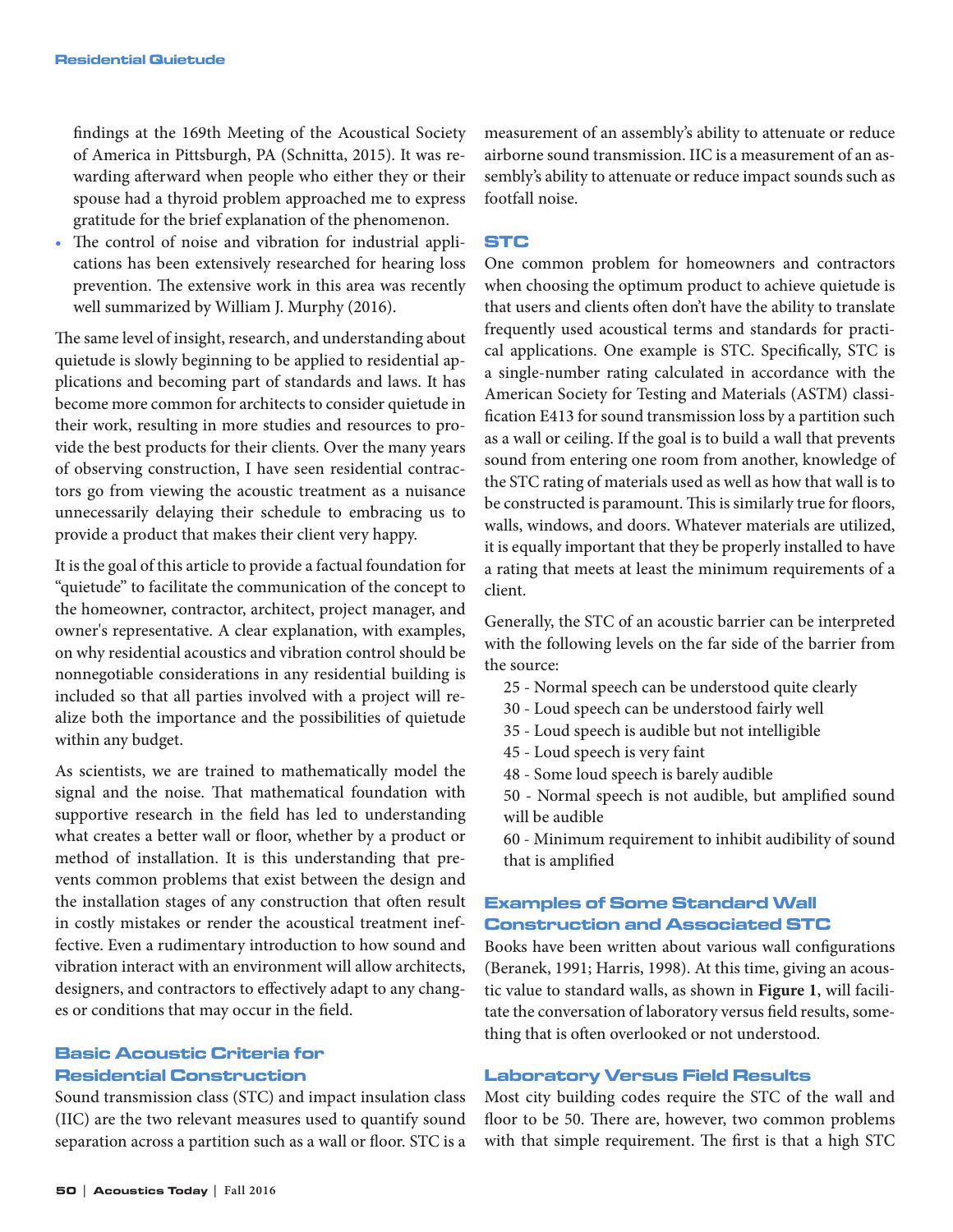$STC = 36$ 





*Figure 1. Examples of standard walls and their sound transmission classes (STCs). The figure shows how walls are constructed to give different STC values.*

typically does not correlate to how well the barrier will perform at lower frequencies, such as for rooms with lowfrequency mechanical sounds or amplified sound that will have a strong bass amplification, such as with subwoofers. The second is that in the field there are often small holes in a wall. These could be an electrical outlet or even the small space that did not receive caulk at the bottom of a wall where the drywall meets the floor that can typically degrade the ability of the wall to stop sound as engineered.

Once it is understood what common factors may impact the effectiveness of an acoustic treatment, incongruous results between laboratory and field tests can be established and verified. An explanation of why a wall separating two rooms intended for privacy as installed in the field does not always have the same value as determined by laboratory data was best said by Harris and Foundotos (1997) who wrote on page 73 in their book, "Airborne sound leaks, or flanking, are the most insidious problem in resolving sound transmission." Acoustic leakage, which is when sound travels a path other than directly through a wall or ceiling, can significantly degrade the performance of a partition. Basic testing throughout an installation can easily identify leakage points, preventing any costly mistakes or ineffective designs. At this time, for clarity of laboratory versus field results, the extensive research done at the National Canada Research Council

(NCRC) is discussed (Gover and Bradley, 2006). To further clarify discrepancies between laboratory and field results, one of the many tests performed by the NCRC is provided in **Figure 2**. This example is worth noting because this is roughly equal to acoustically untreated electric outlets installed back-to-back.



*Figure 2. Configuration of a test wall with 2.5-cm-diameter hole. The figure shows a wall that was constructed with a small hole to be tested for field sound transmission class (FSTC) degradation.*

**Figure 3** presents the laboratory results from a one-inch hole that was created in a wall with a design STC of 56. The wall measured at a distance from the hole has a field sound transmission class (FSTC) of 51, but near the hole, the wall has a FSTC of 41.



*Figure 3. FSTC results of Figure 2 test wall with 2.5-cm-diameter hole. The figure shows the results of the FSTC degradation of as much 10 points due to the 2.5-cm-diameter hole. LD, level difference; DR, dynamic range; σ, standard deviation.*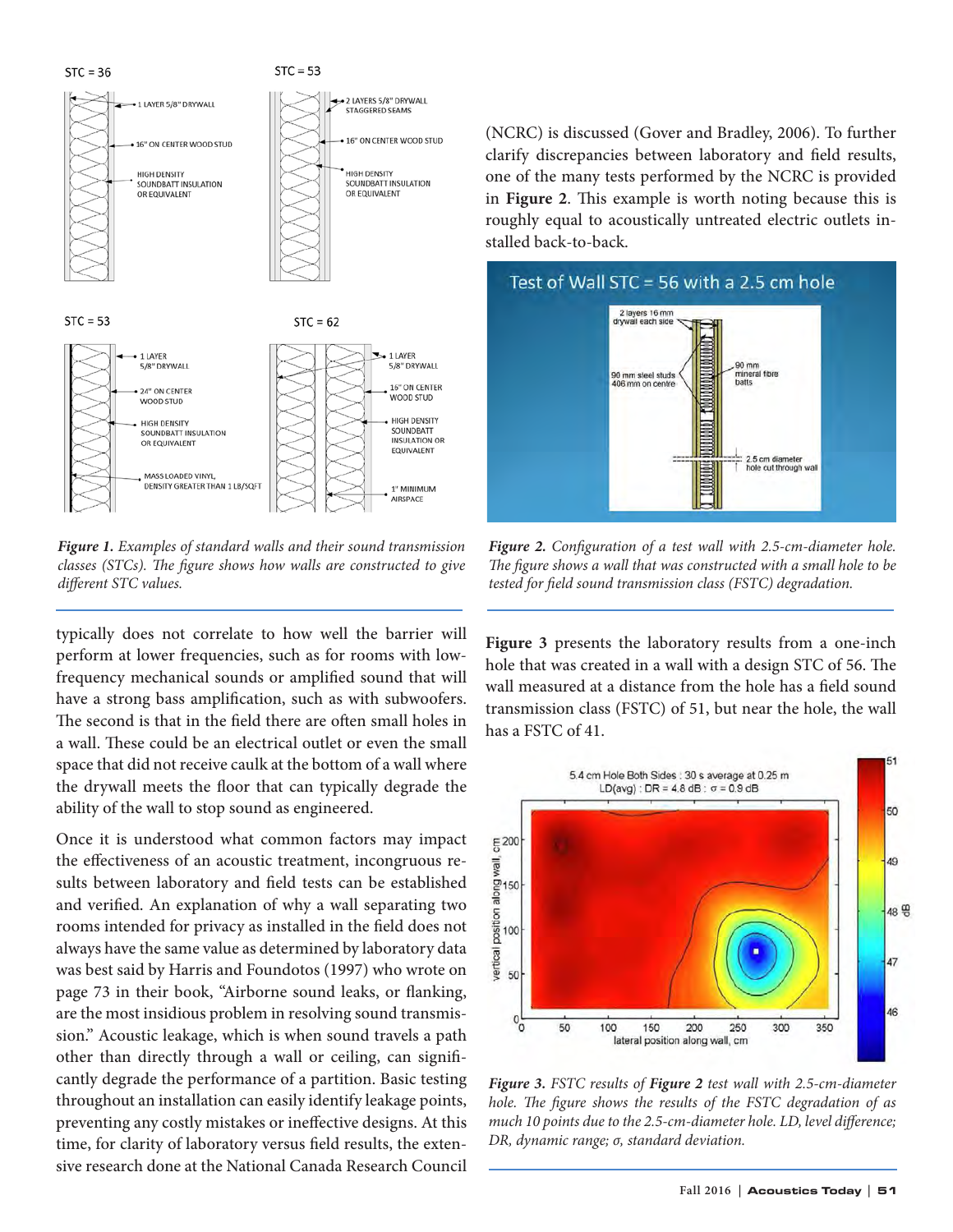The difference between these two readings is the difference between being able to hear someone talking through a wall or not. This reference to the extensive research at CNRC testing is included in this paper to demonstrate the importance of understanding the ASTM laboratory versus field ratings and the variables that create the difference between them. This difference in the results between the STC and FSTC not only emphasizes the importance of correct installation but also the importance of designing to the FSTC rather than just the STC for noise sensitive clients or applications.

Acoustically treating all seams or openings in walls and ceiling/floor configurations demonstrates the vital importance of a continuous site inspection and testing of an installation, often referred to in the construction world as construction administration. The purpose of construction administration is to ensure that the construction not only conforms to the construction documents but also to identify and resolve construction problems early. The focus on minimizing any acoustic leakage points should also consider light fixtures in a ceiling. The recessed lights should be in an insulated enclosure with a high STC. If this is not possible, there are mufflers available that can be installed above these "holes in a ceiling." Other simple examples of small holes in construction that are a source of acoustic leakage are back-to-back electrical outlets, the space under a door, or something as simple as pipes that run between floors. Whether it is a single- or multifamily home, pipes are often hidden in a shared chase or are in a wall behind which are ducts. When a duct or pipe passes through the floor/ceiling, a hole needs to be made to pass the conduit. If this hole is not properly sealed, sound will easily pass from floor to floor, diminishing the effectiveness of the acoustic treatment, as shown in **Figure 4**.

I once had a client complain about sounds from the floor above coming into the living room through the fireplace. The architectural drawings showed that all possible flanking paths of the fireplace had been properly sealed and were in compliance with the fire code. The flue was double insulated, which indicated that the sound was not emanating from the flue itself. After visiting the site, it became clear that there was a separate flue leading upstairs that for some reason was adjacent to the flue of the main fireplace in the living room. To accommodate the close proximity of the flues, the plywood originally specified and found on the blueprints to separate the two flues had been removed. When the damper was open, sound easily passed from one floor to the other.



*Figure 4. Picture of pipes passing through the floor creating a hole in the floor configuration. This figure shows a typical example of a small hole that degrades the FSTC of a floor, allowing sound to freely pass from one floor to another.*

In another instance, a couple who moved into an apartment above a restaurant tried to have the restaurant closed down due to the noise the restaurant was making. Initial tests showed the ceiling did not meet the building code because the holes drilled in the concrete during construction to allow water to drain had not been sealed closed. These were sealed closed along with a few other holes. The ceiling/floor now met code, but the couple was still disturbed by noise. Readings where then scheduled for a controlled experiment to play various music levels to set a limit on the volume. The restaurant was closed, yet music was still audible. This showed that the music that disturbed the couple at night was coming from a club on the first floor that was not below the couple but was two commercial units over.

Another example was when I had a client complain about hearing mechanical noise from the room below. There was some structure-borne noise, but there was also a great deal of airborne noise that should not have been present based on the design of the floor, which was 200 mm of poured concrete. On inspection, a pipe was found next to the unit that passed through the ceiling and cut through the floor into a wall above, as shown in **Figure 5**. There was only one layer of sheet rock between the pipe and the client's bedroom.

Although the pipe was cast iron, the hole that needed to be cut for the pipe to pass through the concrete was such that enough sound entered into the hole and into the stud bay above, making it possible for the sound to easily travel through the one layer of sheet rock and into the bedroom.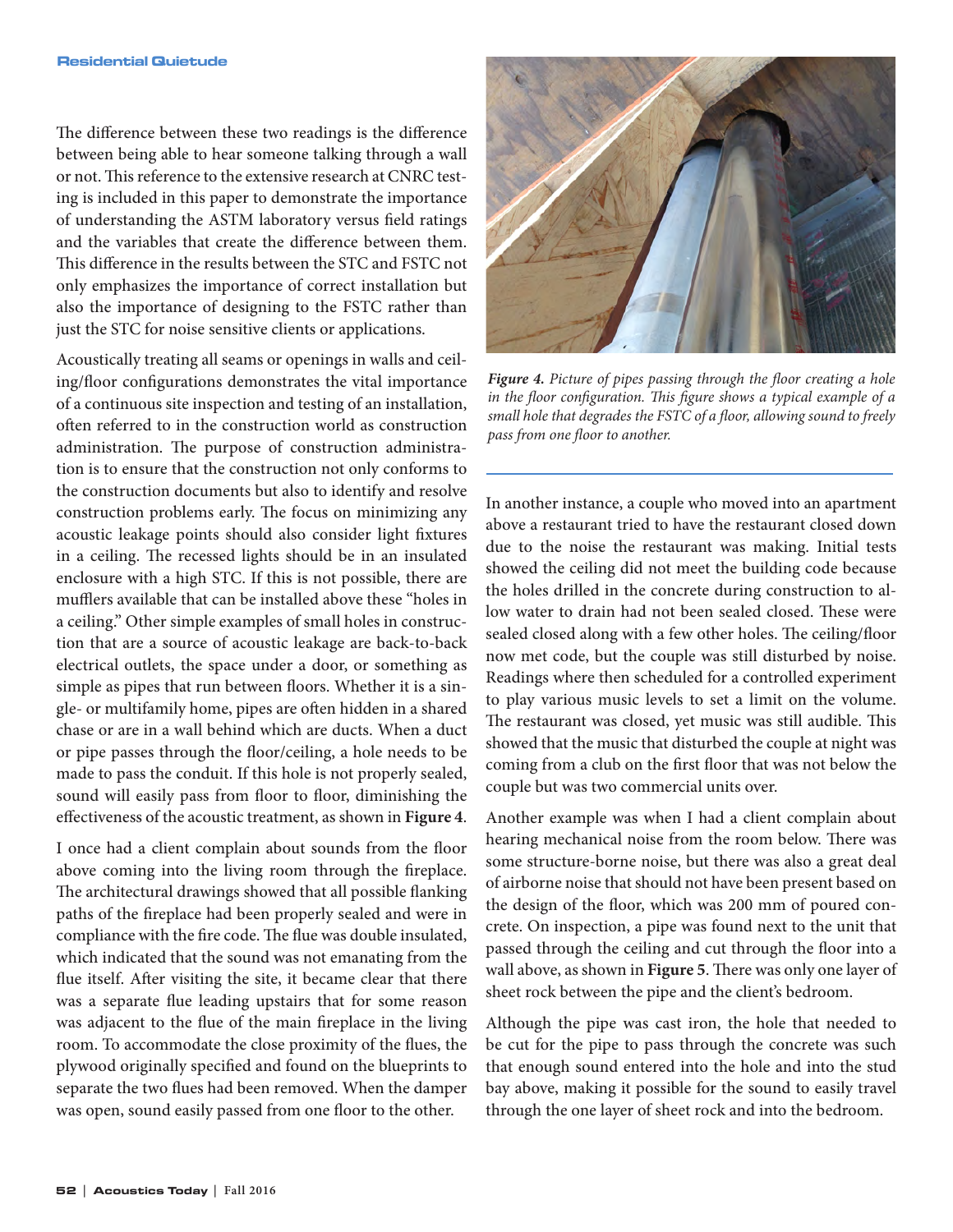

*Figure 5. Picture of a loud mechanical unit near a pipe penetration in the ceiling. This figure shows another example of how sounds from a mechanical unit can easily pass through a hole a pipe passes through that has not been acoustically sealed.*

# IIC and Structure-Borne Noise

I have on numerous occasions been called in by contractors wanting to prevent footfall from being heard between floors of a home or multifamily dwelling. The contractor did what they believed to be the best action to provide a high IIC for their client and were disappointed, if not horrified, when the installation had inadequate results. Like the STC, the IIC is a single-number rating that identifies the ability of a floor partition to attenuate impact sounds such as from footfalls. Specifically, the IIC is derived from measured values of normalized one-third octave band sound pressure levels in accordance with ASTM classification E989. Also like the STC, the preferred minimum IIC is 50.

Typically, this audible footfall is a structure-borne problem, but if there is a major leakage point like a stairwell without insulation and an insufficient STC or uninsulated recessed lights, the sound of a footfall may travel by other routes, and it could be just an acoustic leakage problem or acoustic leakage and structure-borne. Like water, sound will take the path of least resistance and go through the openings at the perimeter of doors or electric outlets or where the cut in the floor for a HVAC duct vent cover is greater than the vent itself and is not appropriately caulked and sealed.

These acoustic leakage points can be found with infrared, as used by the Canadian laboratory (Gover and Bradley, 2006), with a patented sound-focusing mechanism (Schnitta and Israel, 2011), or illuminated by shining a bright light into what is a high STC wall, door, vent cover, floor, or ceiling. If light will travel through the partition or under the door, so will sound. For this reason, acoustic leakage paths, as discussed above, in any proposed construction should be addressed so the partitions specified perform up to their engineered STC and IIC.

This is a very difficult problem, especially for noise-sensitive clients. I have had a client turn off the heating and refrigerator and ask for complete silence in the room so I can hear a barely audible transformer buzz that they find extremely bothersome. It is not that they are hearing something that doesn't exist; it is that they are simply more sensitive to that particular frequency than most people. In many cases, a person will find this small distraction enough of a bother that they cannot be as productive as if that noise were not present. Typically, these issues are not identified until after construction is complete and a client has moved into the home. Often, it is a vibration or a subtle noise that is most noticeable when it is the one thing preventing the desired state of quietude. To a contractor or architect, this often is a result of a misalignment of client expectations and design goals. This is worth noting because communication with the client as to how to achieve quietude goals within their budget is just as important as the design of a space.

These are just a few examples of how even the most welldesigned system can have flaws rendering it ineffective or not up to code if the acoustic installation is not tested for the proper seal.

## Simple Demonstrations of Structure-Borne Noise and Airborne Noise

The acoustic problem can be both airborne and structureborne. For the design team to understand the two-part nature of the solution set, a demonstration is often helpful. Architects, engineers, and contractors all need to have the language to explain the difference between airborne and structure-borne noise and the available options to address them. Most clients understand this after a simple demonstration.

The demonstration that sometimes I only need to mention and not even demonstrate is a garage door in operation. In the garage, the motor sound is audible and identifiable, but a few rooms away, this "motor sound" is no longer audible. What is audible is a low-frequency vibration rumble that is not the sound from the motor but the structure-borne sound from the rigid connection of the motor to the ceiling or wall of the garage. This helps to separate the conversation on what is airborne and what is structure-borne noise.

Another demonstration of structure-borne and airborne noise is to place a cell phone in full contact under a table in the middle of that table while on vibrate mode only and have someone call that cell phone. When the phone vibrates, there is a sound that emanates from the table. Often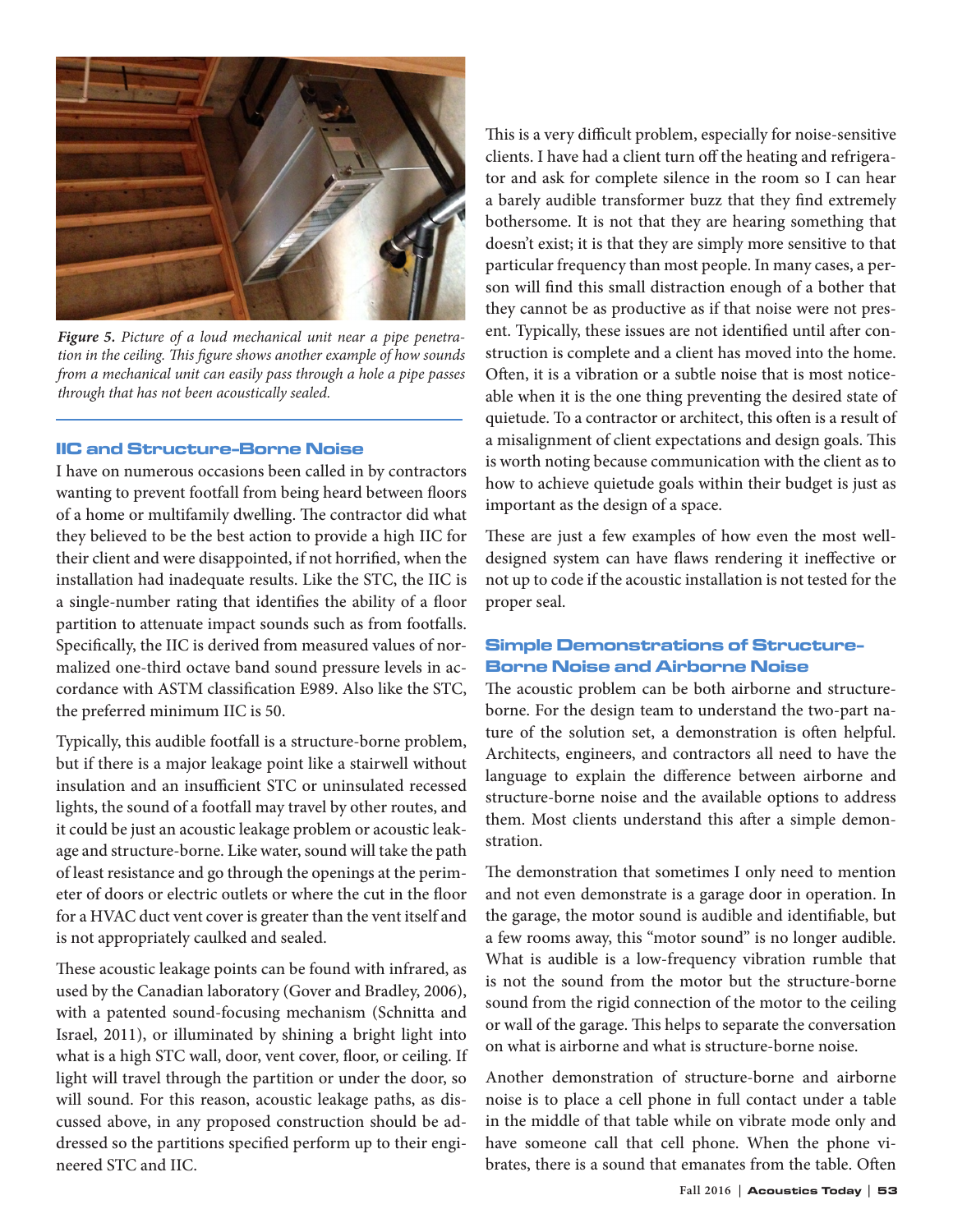this sound can be quite loud. Once that cell phone is pulled just a ½ inch away from the bottom of the table, that sound disappears. If this demonstration is repeated with the ring volume on, it is not as impressive but shows that without the treatment of the airborne ring, the noise is still audible. This demonstrates the distinct but equally important aspects of how airborne sound and structure-borne sound are both part of the solution set in any installation but especially in residential design. The structure-borne aspect is often very difficult to eradicate once a vibration enters a structure, particularly with mechanical units.

Another wonderful example is to take two wood blocks that are each about a half meter long and 50 mm  $\times$  100 mm. Place them on the floor with two edges touching. Place one foot on one of the blocks. Tap the edge of that block with a hammer, not touching the other block. The wood with your foot on it will not move, but the other will move away, showing how energy can transfer from one structure to another.

#### Examples of Structure-Borne Noise

One of the most common examples of structure-borne noise is when the noise from mechanical equipment such as a condenser unit or pump in a room or closet is disturbing to an adjacent room even when the STC is sufficient to stop the sounds from the mechanical unit. Typically, this involves making certain that there are no rigid connections and that certain flexible connectors or spring isolators are properly installed as well as ensuring that the ceiling of the mechanical room has a sufficient STC with no points of acoustic leakage. This is where the demonstration of the cell phone on the bottom of the desk helps to explain the problem.

A common type of structure-borne vibration is experienced with footfall. There are many approaches to solve this problem. The floor can be floated or placed on a resilient material, such as recycled tires. When the treatment is on the floor side, sometimes a simple rug with an acoustic carpet pad underneath solves the problem. There are other times when the floor cannot be treated and the ceiling is then floated or attached using a connector that has some flexibility to it, such as resilient channels or a neoprene strip. Even though the solution is engineered to inhibit the structure-borne footfall from entering a room below, there are secondary parts to the engineered solution, such as where the floor or ceiling meets the wall. As engineers, we are taught to make certain that our acoustic design is not short circuited by a rigid connection. An example of that would be including proper resilient strips where the floor or ceiling meets the wall or replacing a resilient channel with a clip that includes neoprene that prevents the attaching nail from reconnecting to the structure. Despite the inclusion of this aspect of the design, there are many occasions that I have found where the floor or ceiling is not properly decoupled as was shown in the drawings.

Invisible speakers, or any sort of sound-amplifying device installed into a wall or ceiling, are a common source of airborne and structure-borne noise. The airborne portion of the problem is readily addressed by speaker backs with an STC of, but often the structure-borne noise is forgotten in the installation. By connecting a speaker directly to the channel which is connected to the drywall, there is nothing preventing the vibration from entering the structure of the room and traveling throughout the house even when used at a moderate volume. If the ceiling is constructed of drywall with regular paint, this may not be a problem. Vibration of the channel, however, is a serious problem if the ceiling is plastered, especially with a Venetian plaster. This is because over time the channel vibrations will cause cracks in the plaster, damaging the ceiling. A simple resilient strip that has a rated deflection, such as a simple antivibration pad made of neoprene or rubber, solves that problem by decoupling the speaker from the channel.

Elevators are a common source of such structure-borne problems if they are installed without proper isolators on the supporting structures or motors. When a motor is installed without proper isolators, this allows for vibration from the motor to travel into the I beam on which the motor is installed, which is resting on a wall that may be shared with an apartment or a room intended for quietude, such as a bedroom. This vibration is very difficult to eradicate because to just separate or decouple the walls from the elevator frame with an airspace does not address the aspect of what structure-borne piece is going into the floor as well as what is going into the ceiling. This may require changing the speed of the elevator in combination with decoupling the vibration that is going into the wall. If the wall of the elevator is not in direct contact with the floor, such as a concrete elevator shaft with a small airspace between it and an adjacent room structure, sometimes the acoustic solution to this structureborne noise can be as simple as decoupling where the stud connects to the concrete wall.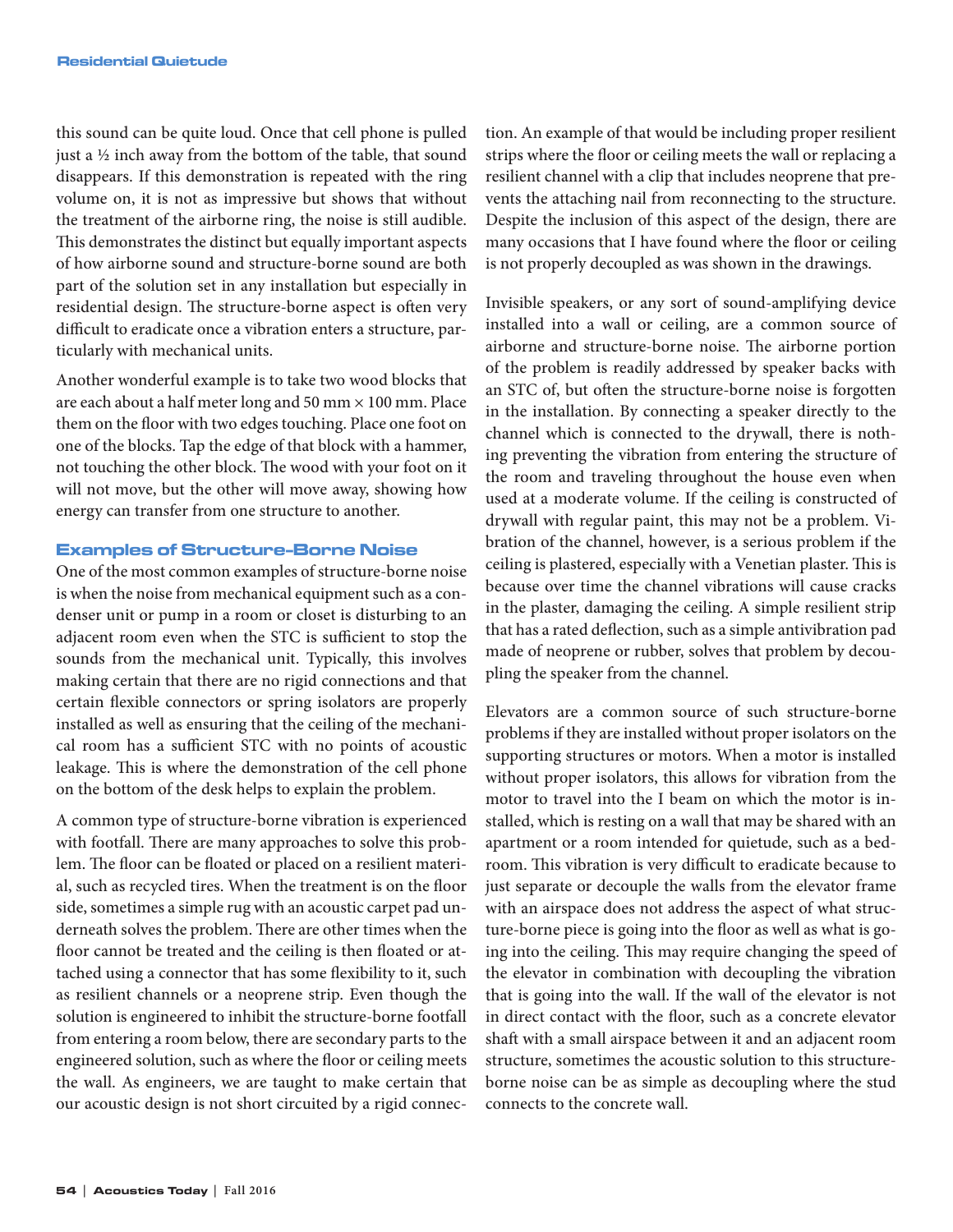# What Is a Standard Ruler for Annoyance by Sound?

Up to now in this article, the goal has been to provide a foundation as to what goals should be set for STC or IIC. Possible failures in achieving those goals have been highlighted. The question remains: What is a disturbance? Annoyance by sound is a response to auditory experience. The standard acoustic ruler is that any noise that exceeds the background noise level by 5 dB(A) or more has the potential to be an annoyance. This applies to all forms of sound from people's conversations and automobiles passing on the street impinging on the street side of the house to mechanical noise to footfall from the floor above.

The doubling of the volume of a sound only shows a 10-point increase in decibels. For example, one TV set at a normal conversational level is about 60 dB. Ten TV sets at the same volume will sound twice as loud and register about 70 dB (**Table 1**).

| Table 1. Subjective perception of actual sound energy change |                                    |                        |
|--------------------------------------------------------------|------------------------------------|------------------------|
| Change, dB                                                   | <b>Subjective Perception</b>       | Sound Energy Change, % |
| $0 - 3$                                                      | Barely perceivable                 |                        |
| $4 - 5$                                                      | Perceivable and significant        | 69                     |
|                                                              | Double sound pressure              | 75                     |
| 7-9                                                          | Major perceived increase           |                        |
|                                                              | Double loudness, $10 \times power$ |                        |

What does this really counsel us to do? On one hand, it is telling us that if your noise is 20 dB above background, a solution that takes care of 90% of the problem, as good as it may sound, still leaves a terrible problem. Additionally, it shows that if we can bring the noise to within 3 dB of the background sound levels when there is no noise, we may not need to spend a tremendous amount of money for total isolation. This perspective brings us full cycle as to the importance of putting great effort into inhibiting flanking.

#### Acoustic Environment

I want to conclude this article not with the problems and solutions for direct noise and vibration in a residence but with the importance of creating an appropriate, or hopefully ideal, acoustic environment. Once any intruding noise has been negated, this is often defined by the reverberation or decay time within a room or what distinguishes a vibrant sounding room from one that is offensively noisy. Reverberation is sound persistence due to repeated boundary reflections even after the source of the sound has stopped. Due to overlapping of successive syllables or tones, excessive reverberation reduces the intelligibility of speech and music within a room. People with a hearing impairment require a low reverberation time of about 0.4 seconds. Because an acoustic wave is a pressure wave, an acoustically correct space has a positive physical effect. I have had clients say to me, "I don't know why, but this room is my favorite. It feels so good." On the other hand, too little reverberation will make the room "dead." The ideal reverberation time for a room varies considerably and depends on several factors, such as personal preference, volume, or auditory constraint requirements.

Clearly, reverberation treatment is critical in rooms intended for any type of audio application, such as a home theater or media room, but tuning reverberation should also be addressed in dining rooms, large volume foyers, and even bedrooms. In fact, any room intended for sleeping, reading, learning, working, conversation, or any focused activity should receive reverberation analysis so that correction and optimization are incorporated in the final design. Ideal reverberation not only improves productivity and concentration but also provides a positive living and working environment.

The reverberation in a room should be corrected by mathematically modeling a room and positioning and applying acoustic material at precise locations on the surface boundaries of the room. Too little acoustic material will not make a noticeable difference and too much material will make the room feel uncomfortable and is a waste of money.

#### **Conclusions**

Quietude is one of the most grand and yet achievable treasures a person can have in his/her life. This quietude should begin in the residence of that person. Although definably subjective for every person, it begins with a properly engineered space.

This article was written to clarify some of the misunderstandings of ASTM laboratory tests and field conditions and the tests performed in the field for the full team involved in the design of a residential home. With clarification, the construction process can assuredly be engineered and then tested to make the process more successful. Some of the methods by which expectations can be adjusted for each solution will help make a step forward toward providing true quietude, whatever that may be for each individual, achievable.